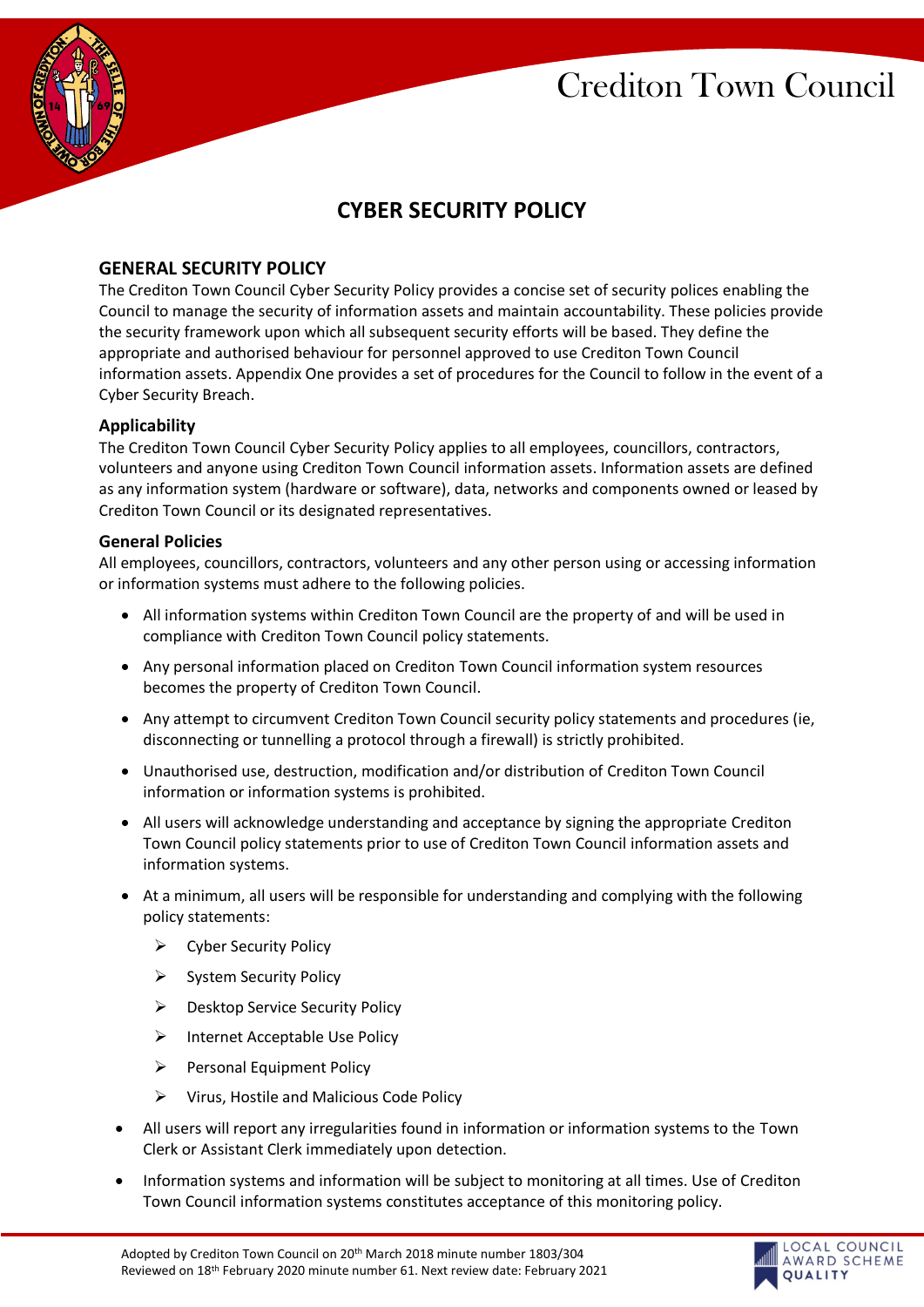LOCAL COUNCIL AWARD SCHEME **OUALITY** 



- Use of any Crediton Town Council information system or dissemination of information in a manner bringing disrepute, damage or ill-will against Crediton Town Council is not authorised.
- Release of Crediton Town Council information will be in accordance with Crediton Town Council Policy Statements
- Users will not attach their own computer or test equipment to Crediton Town Council computers or networks without prior approval of the Town Clerk.
- If a user fails to comply with this policy, they will face disciplinary proceedings. Penalties can range from a verbal warning to dismissal. The actual penalty applied will reflect the severity of the violation and prior violations.

# **SYSTEM SECURITY POLICY**

Crediton Town Council's System Security Policy addresses access control, use of hardware, operating systems, software, servers and backup requirements for all systems maintained and operated by Crediton Town Council.

#### **Applicability**

The System Security Policy applies to all Crediton Town Council employees, councillors, contractors, volunteers and any other person using or accessing information or information systems. Exceptions to this policy must be approved by the Town Clerk.

#### **Password System Security**

Crediton Town Council has adopted this policy to ensure that private information and council data is kept secure at all times. Authorised users must comply with creation, usage and storage policies to minimise risk to corporate information assets.

- Passwords will conform to the following criteria:
	- $\triangleright$  Passwords will be a minimum of seven characters
	- $\triangleright$  Passwords must consist of at least one uppercase letter, one lowercase letter and one number.
- The sharing of passwords is prohibited.
- Any suspicious queries regarding passwords will be reported to the Town Clerk.
- Passwords will be protected as Crediton Town Council proprietary information. Writing them down or storing them unencrypted on the information system is prohibited.
- Users must change their passwords every 90 days and may not reuse passwords that have been used previously.
- Users will be forced to unlock their computers using their network password after 15 minutes of inactivity on their desktops.
- Users must lock their computers when their desktop is left unattended.
- All system passwords will be changed within 24 hours after a possible compromise.
- When users leave the organisation, their accounts will be immediately disabled or deleted.
- If the user leaving the organisation was a privileged user or a network administrator, all system passwords will be changed immediately.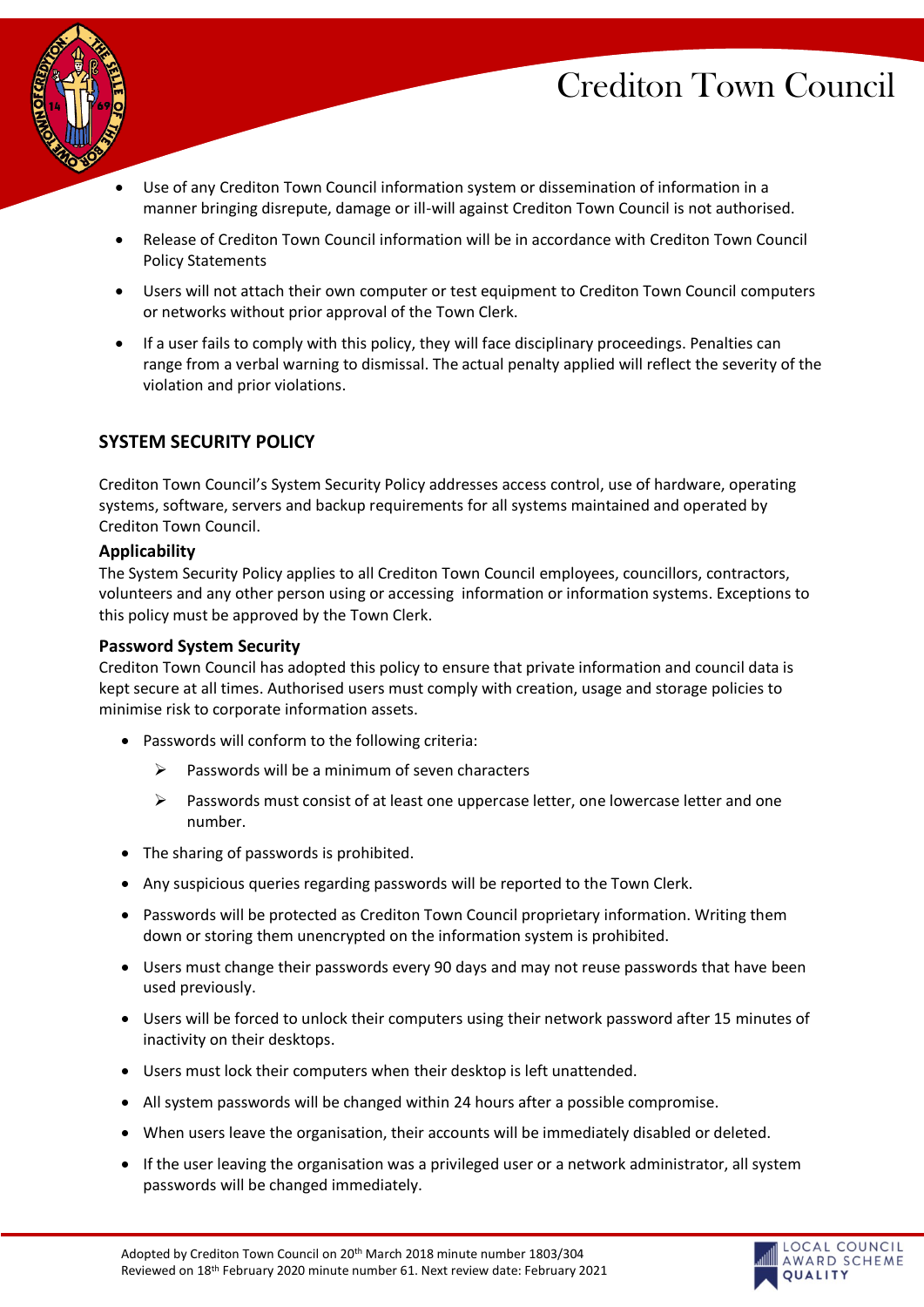LOCAL COUNCIL AWARD SCHEME **OUALITY** 



# **DESKTOP SERVICES SECURITY POLICY**

The Crediton Town Council Desktop Services Security Policy addresses the authorised and legitimate use of hardware, operating systems, software, LAN, file servers and all other peripherals used to access any information system.

- All Crediton Town Council information will be held on the NAS RAID1 Storage Device.
- Three external USB Back-up drives are used, with logs detailing when back-ups are undertaken. Crediton Town Council will check the back-ups to ensure they have been successful and rotate the back-ups weekly.
- Cloud Backup from NAS Device is available.
- No software of any kind will be installed onto a laptop or desktop computer without the approval of the Town Clerk
- Only system administrators will have the ability to install software.
- Unauthorised copying or distributing of copyrighted software is a violation of UK Copyright Law and will not be permitted.
- Personal software will not be installed on any Crediton Town Council machine.
- Users will not allow non-employees to use any Crediton Town Council machine or device without authorisation of the Town Clerk.
- The following items are corporate policy for security monitoring:
	- $\triangleright$  All Crediton Town Council systems and network activities will be subject to monitoring. Use of Crediton Town Council systems and networks constitutes consent to this monitoring.
	- ➢ Disabling or interfering with virus protection software is prohibited.
	- $\triangleright$  Disabling or interfering with logging, auditing or monitoring software is prohibited.
	- $\triangleright$  All Crediton Town Council desktop services will be subject to inventory and inspection.
	- $\triangleright$  Security irregularities, incidents, emergencies and disasters related to Crediton Town Council information or system will be reported to the Town Clerk immediately.
- The following items are council policy for system usage:
	- $\triangleright$  Sabotage, destruction, misuse or unauthorised repairs are prohibited on Crediton Town Council information systems.
- All repairs will be authorised by the Town Clerk and performed by the Cosmic IT team.
	- $\triangleright$  Desktop resources will not be used to compromise, harm, destroy or modify any other service or resource on the Crediton Town Council information system.
	- $\triangleright$  All data on information systems at Crediton Town Council is classified as company proprietary information.
	- $\triangleright$  Users will secure all printed material and other electronic media associated with their use of Crediton Town Council information and information systems.
	- $\triangleright$  Storage, development or the unauthorised use of tools that compromise security (such as password crackers or network sniffers) are prohibited.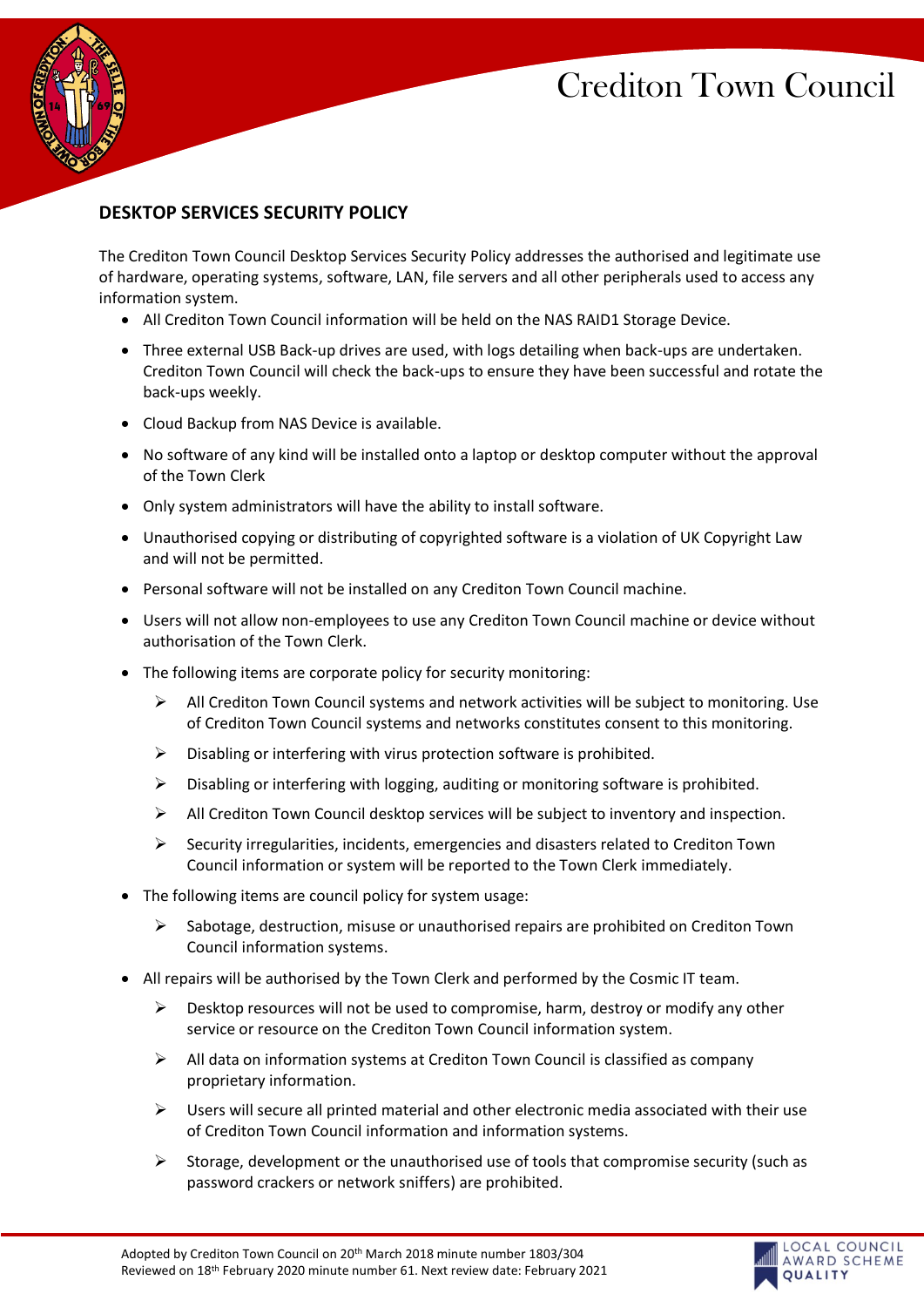LOCAL COUNCIL AWARD SCHEME

**OUALITY** 



# **INTERNET ACCEPTABLE USE POLICY**

Internet access is provided to Crediton Town Council employees to conduct Crediton Town Council business. While these resources are to be used primarily for Crediton Town Council business, the council realises that employees may occasionally use them for personal matters and therefore provides access to non-offensive personal sites during non-business hours.

- The definition of non-business sites is the sole discretion of the Town Clerk. This definition can, and will, change without notice as the internet continues to evolve.
- Internet activity will be monitored for misuse.
- Internet activities that can be attributed to a Crediton Town Council domain address (such as posting to newsgroups, use of chat facilities and participation in email lists) must not bring disrepute to Crediton Town Council or associate Crediton Town Council with controversial issues (ie, sexually explicit materials).
- Internet use must not have a negative effect on Crediton Town Council operations.
- Users will not make unauthorised purchases or business commitments through the internet.
- Internet services will not be used for personal gain.
- Internet users will make full attribution of sources for materials collected from the internet. Plagiarism or violation of copyright is prohibited.
- Release of Crediton Town Council proprietary information to the internet (ie, posting information to a newsgroup) is prohibited.
- All internet users will immediately notify the Town Clerk of any suspicious activity.
- All remote access to the Crediton Town Council internal network through the internet will be encrypted and authenticated in a manner authorised by the Town Clerk.

# **EMAIL SECURITY POLICY**

The Crediton Town Council Email Security Policy specifies mechanisms for the protection of information sent or retrieved through email. In addition, the policy guides representatives of Crediton Town Council in the acceptable use of email. For this policy, email is described as any computer-based messaging including notes, memos, letters and data files that may be sent as attachments.

# **Applicability**

The Email Security Policy applies to all Crediton Town Council employees, councillors, contractors, volunteers and any other person using or accessing Crediton Town Council information or information systems. Exceptions to this policy must be approved by the Town Clerk.

#### **Policy**

Authorised users are required to adhere to the following policies. Violators of any policy are subject to disciplinary actions, up to and including termination.

# **The following items are the council policy statements for Access Controls:**

- All email on the Crediton Town Council information systems, including personal email, is the property of Crediton Town Council. As such, all email can and will be periodically monitored for compliance with this policy.
- Email is provided to the users of Crediton Town Council primarily to enhance their ability to conduct business.

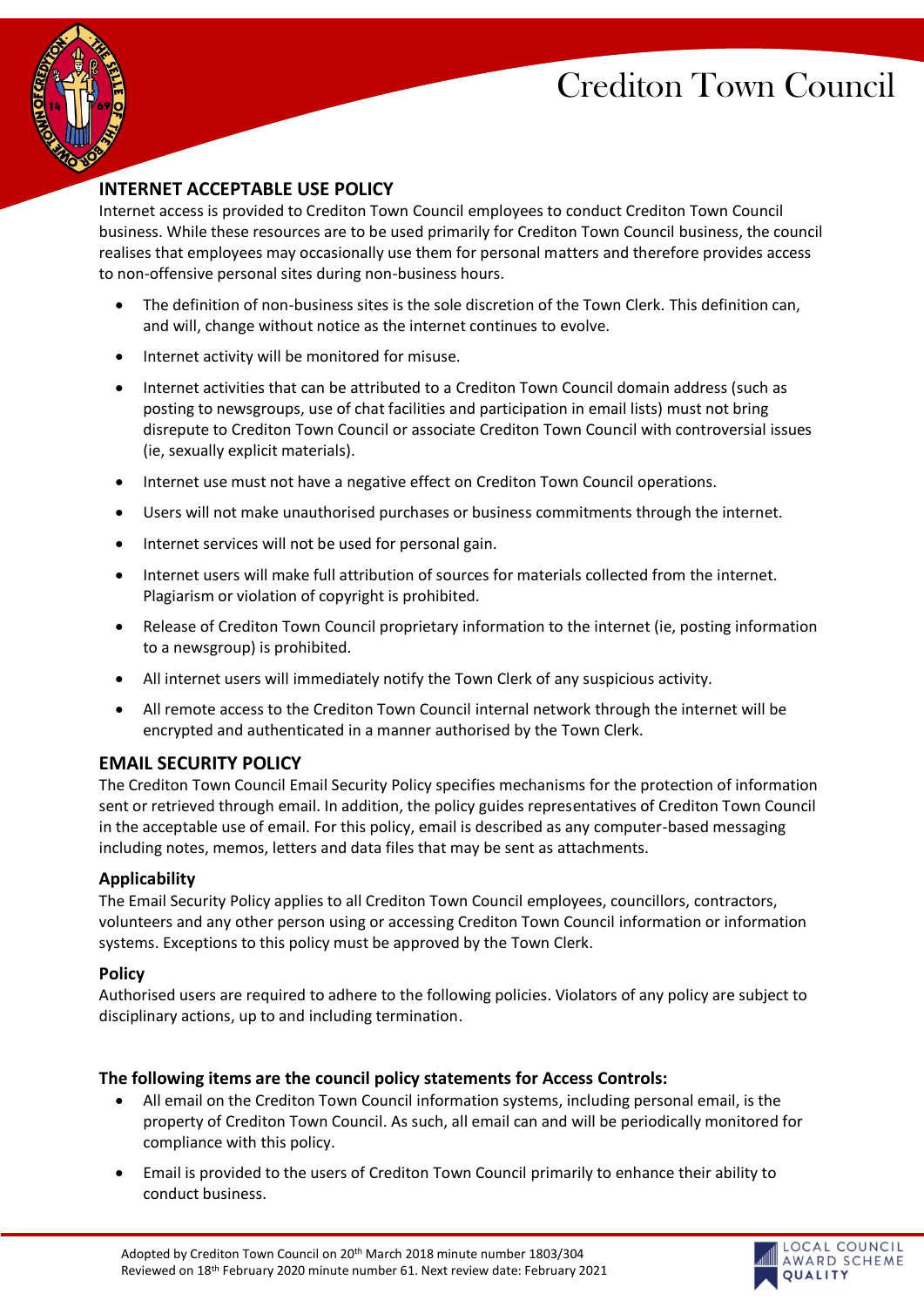

- E-mail security is provided by Fusemail email security, spam and virus filtering, email archiving and hosted Exchange.
- Terminated employees will have all email access immediately blocked.
- Users who leave the Council will have all new emails automatically forwarded to the Town Clerk for 30 days.
- The Town Clerk is responsible for disseminating stored emails to the appropriate party. Thirty days after the date of termination, the former employee's mailbox will be permanently removed from the system.

# **The following items are the council policy statements for Content:**

- Use of profane, inappropriate, pornographic, slanderous or misleading content in email is prohibited.
- Use of email to spam (ie, global send) is prohibited. This includes the forwarding of chain letters.
- Use of email to communicate sexual or other harassment is prohibited. Users may not include any words or phrases that may be construed as derogatory based on race, colour, sex, age, disability, national origin or any other category.
- Use of email to send unprofessional or derogatory messages is prohibited.
- Forging of email content (ie, identification, addresses) is prohibited.
- All outgoing email will automatically include the following statement: 'This email and any files transmitted with it are intended solely for the person to whom it is addressed. It may be confidential and also legally privileged. If you are not the intended recipient, please notify the sender and delete the message from your system immediately. Under the Regulation of Investigatory Powers Act 2000, Lawful Business Practice Regulations, any E-mail sent to or from this address may be accessed by someone other than the recipient for system management and security purposes. Senders and recipients should be aware that emails and their contents may have to be disclosed in response to a request made under UK Data Protection and Freedom of Information legislation. This email message has been scanned for the presence of computer viruses. However, Crediton Town Council does not accept any liability in respect of damage caused by any virus that is not detected.'

# **The following items are the council policy statements for Usage:**

- Any email activity that is in violation of policy statements or that constitutes suspicious or threatening internal or external activity will be reported.
- When sending email, users should verify all recipients to whom they are sending the message(s).
- Be aware that deleting an email message does not necessarily mean it has been deleted from the system.

# **PERSONAL EQUIPMENT POLICY**

This policy provides guidelines for using corporate IT support resources for personally owned equipment and related software including, but not limited to: notebook computers, desktop computers, personal digital assistants (PDAs), smartphones and mobile phones.

# **Applicability**

The Personal Equipment Policy applies to all Crediton Town Council employees, contractors, vendors and any other person using or accessing Crediton Town Council information or information systems. Exceptions to this policy must be approved by the Town Clerk.

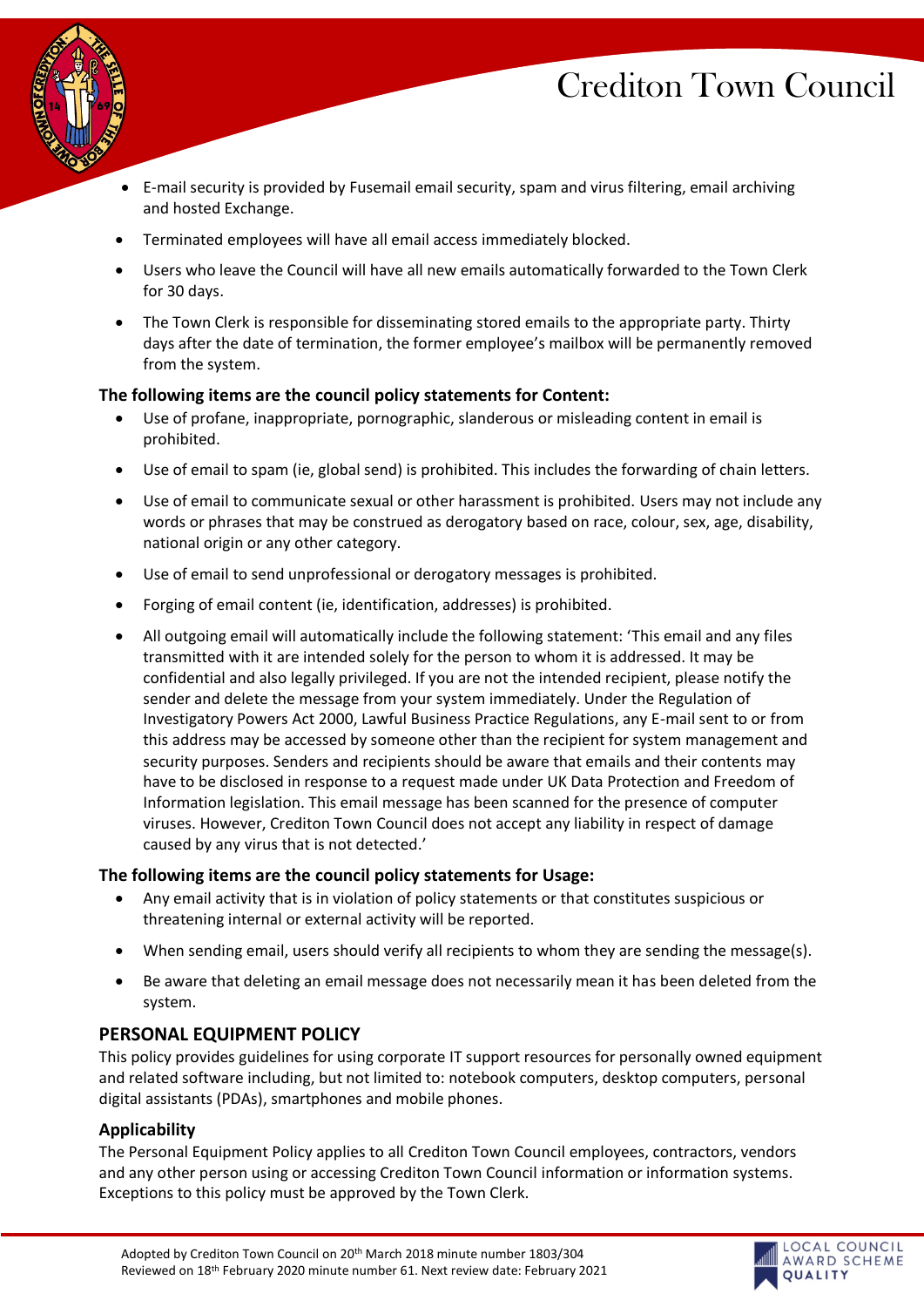

# **General Policy**

Crediton Town Council recognises that personally owned equipment can play a valuable role in convenience, efficiency and productivity of its employees. Nonetheless, the use of corporate resources, human or otherwise, for personal gain must be monitored closely.

As a general rule, employees of Crediton Town Council will not use or request corporate IT resources in the use, network connectivity or installation of their personally owned equipment or software.

Personally owned notebooks and desktop computers will not be granted direct physical access to the network. Employees that wish to access the Crediton Town Council network from a remote location using their personally owned computer may do so using only authorised software and only with the approval of the Town Clerk.

PDAs and smart phones, which include devices using BlackBerry®, iPhone®, Windows Mobile®, Android®, Linux® and Palm® technologies, will be supported according the following rules:

- Employees are responsible for learning, administering, installing and setting up their own PDAs or smartphones.
- Corporate IT resources should not be used for assistance in the basic operation of these devices.

# **VIRUS, HOSTILE AND MALICIOUS CODE SECURITY POLICY**

The intent of this policy is to better protect Crediton Town Council assets against attack from destructive or malicious programmes.

- Any public domain, freeware or shareware software will be evaluated by the Town Clerk prior to installation on any company resource.
- No unauthorised software will be downloaded and installed on end user machines without express approval from the Town Clerk.
- System users will not execute programmes of unknown origin, as they may contain malicious logic.
- Only licensed and approved software will be used on any Council computing resource.
- All licensed software will be write-protected and stored by the Town Clerk.
- Crediton Town Council users will scan all files introduced into its environment for virus, hostile and malicious code before use.
- All website forms are sanitised at browser and server.
- Website statistics are checked on a monthly basis to help identify cyber-crime.
- The Cosmic IT team will ensure that Crediton Town Council obtains and deploys the latest in virus protection and detection tools. Current software installed: Webroot Antivirus protection.
- All information systems media, including disks, CDs and Universal Serial Bus (USB) drives, introduced to the Crediton Town Council environment will be scanned for virus, hostile and malicious code.
- All emails will be scanned for virus, hostile and malicious code.
- All internet file transfers will be scanned for virus, hostile and malicious code.
- The unauthorised development, transfer or execution for virus, hostile and malicious code is strictly prohibited.
- All users will report any suspicious occurrences to the Town Clerk immediately.

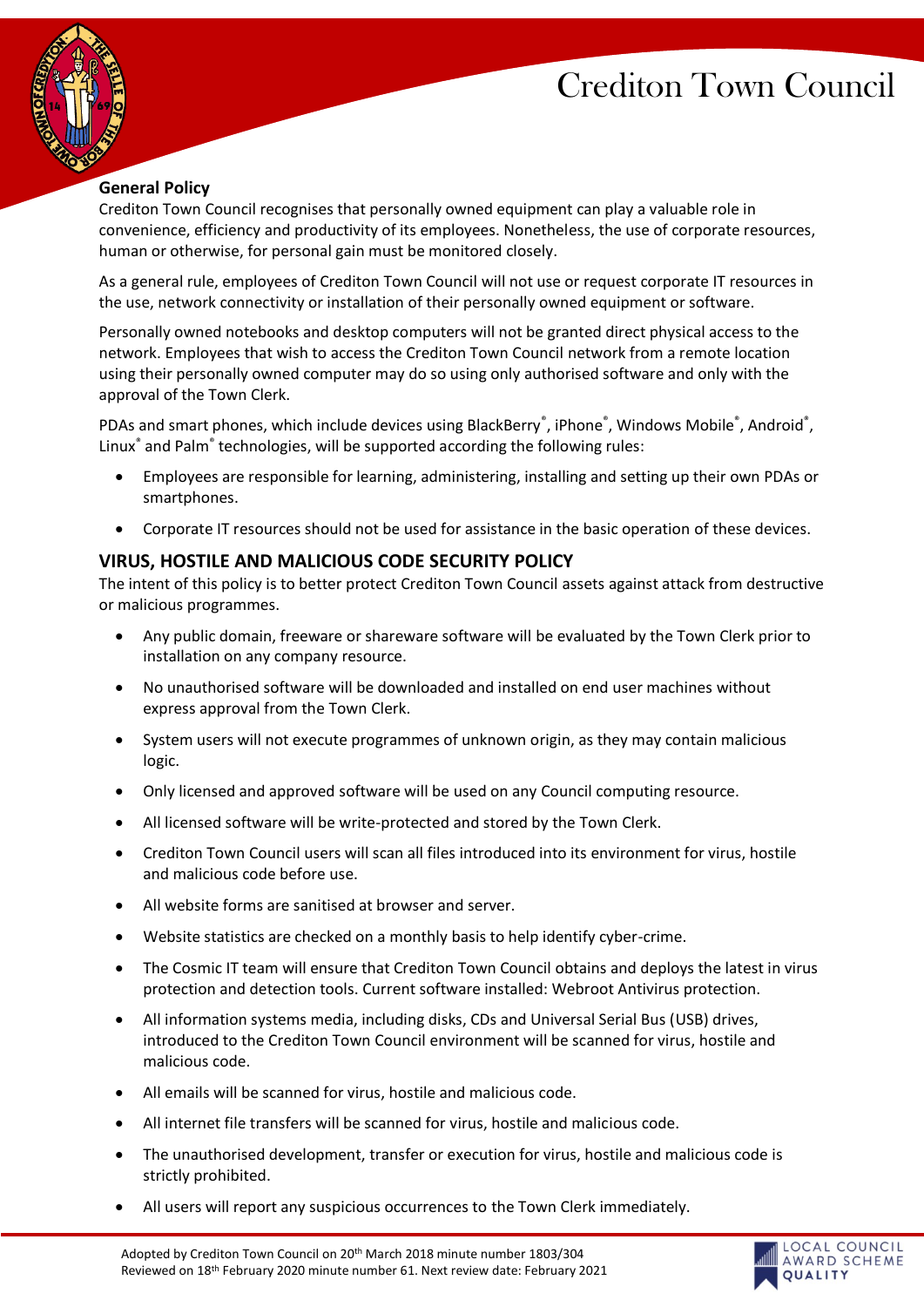

- All council systems will be protected by a standard virus protection system.
	- Virus engines and data files will be updated on at least a monthly basis.
	- Viruses that are detected on a user's workstation will be reported to the Town Clerk immediately for action and resolution.
	- Anomalous behaviours of any software programme will be reported to the Town Clerk and/or the Cosmic IT team immediately.

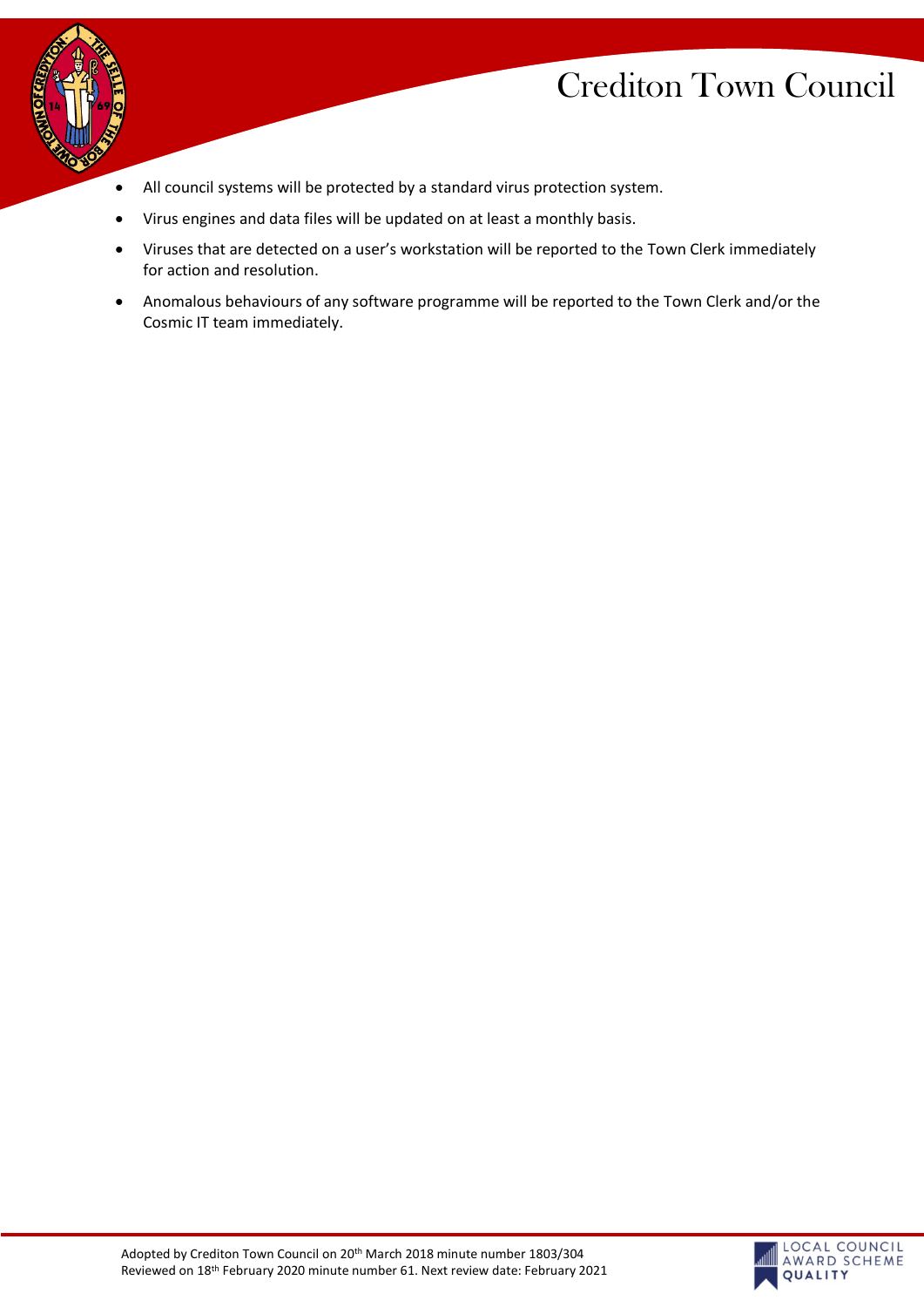

# **APPENDIX ONE**

# **Cyber Security Breaches**

# **What to do!**

Crediton Town Council has used the advice provided on the South West Cyber Security Cluster site and adapted this to suit the needs of the Council

# **Website Hack**

#### **First steps – immediate action**

1. Contact Pure Systems straight away on 01363 777014 or [support@puresystems.co.uk](mailto:support@puresystems.co.uk) and ask them to switch site to maintenance mode, or remove access.

#### **Who to contact**

- 1. Report to Town Clerk and contact Pure Systems as soon as you can on 01363 777014 or [support@puresystems.co.uk.](mailto:support@puresystems.co.uk)
- 2. Contact your host if they are different business/organisation.

Generally, they will review the incident immediately and are likely to roll back the server, then review the code and or database to resolve the issue.

#### **Follow up action**

- 1. Understand if it's the website or database that has been compromised.
- 2. Speak with Pure Systems, find out how it happened and understand how they resolved the issue.
- 3. Check your website software is kept up to date.
- 4. Change any admin passwords for the site, and for FTP access.
- 5. Run a security checking program on the site e.g. Security Review or Hacked module for Drupal, Sucuri for WordPress.

#### **Next steps**

- 1. Has any sensitive data been taken? If so, you need to inform the ICO and every individual.
- 2. Has other valuable, or useful information been stolen, like passwords to your site? Users tend to use similar passwords.
- 3. Expect a second attack and be prepared Review the changes made, are there any other ways to prevent a further attack? and check your backup copy.
- 4. Inform Action Fraud.
- 5. Consider whether you need a third party security audit/review.

# **Ransomware Attack**

#### **What is a Ransomware Attack?**

You click on a link or open an attachment which sets off a process resulting in your files being encrypted and you receive a demand for payment to release them.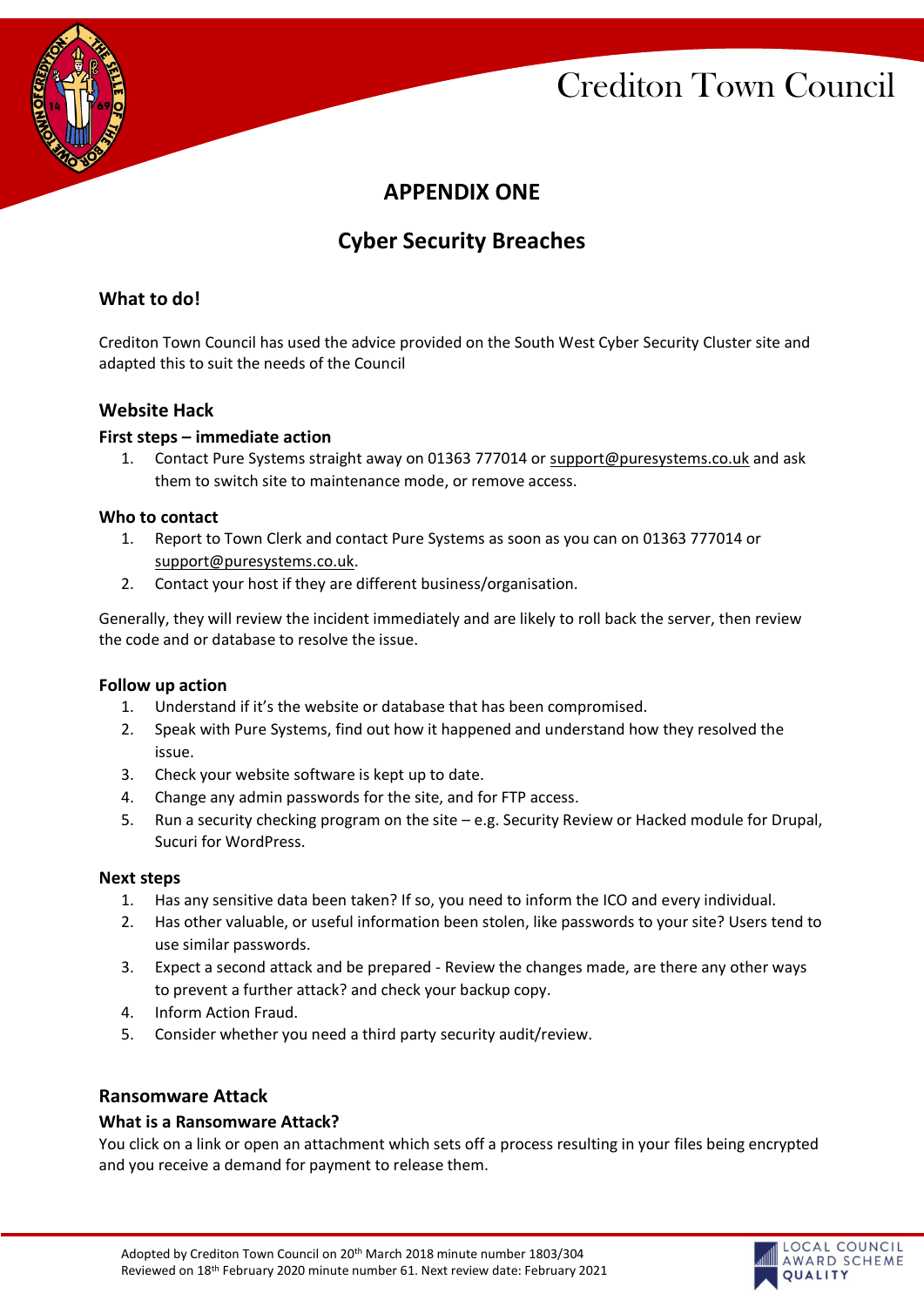LOCAL COUNCIL AWARD SCHEME **OUALITY** 



### **First Steps:**

- 1. Unplug from network pull out network cable to stop ransomware encrypting more files.
- 2. Disconnect from Wi-Fi network: Turn Wi-Fi Off.
- 3. Turn off machine as soon as possible.
- 4. Do not pay any money.

#### **Who to Contact**

- 1. Report to Action Fraud on 0300 123 204 or actionfraud.police.uk.
- 2. Contact your Project Cosmic IT Team.

#### **Recover from a ransomware attack**

- 1. Take Machine to Project Cosmic IT Team for them to rebuild.
- 2. Restore files from a back-up that was not connected to the machine at the time of the attack.
- 3. You could try and find the key to decrypt the files. Nomoreransom.org (a project being run between Law enforcement agencies and IT security companies to help victims recover their data without having to pay the criminals. There is approximately 30% chance of finding the right key).

#### **Follow up action - Next Steps**

- 1. Regularly check the external USB back-ups to ensure they have been successful and rotate two of the three back-ups weekly. Connect the third external USB back-up once every quarter.
- 2. Be cautious of links in emails and attachments.
- 3. Only download software, particularly free software from sites, you know and can trust. When possible, verify the integrity of the software through a digital signature prior to execution. Ensure that you regularly update patches for operating system, software, firmware, Adobe Flash, web browsers etc.
- 4. Regularly update Webroot Antivirus and anti-malware protection and carry out regular scans.
- 5. Disable macro scripts for email files. Office viewer software for opening Microsoft Office files might also be a consideration.
- 6. Ensure that you remove admin rights from users, and restrict the use of this.
- 7. Prevent or restrict the execution of programs in locations such as temporary folders used for internet, or Zip files (compression/decompression programs) including those located in the AppData/LocalAppData folder.

#### **Next steps**

Ensure Council Staff are trained in understanding the threats from ransomware, links in emails and attachments that might infect machines.

# **Phishing Attack**

# **What is it?**

A Phishing email is one designed to make you click on a malicious link. This could encourage you to:

- divulge personal information such as passwords or bank information.
- download malicious software such as spyware on to your device.
- install ransomware which locks your files and will only release them when you pay money.
- May encourage you to make a payment to a criminal believing it is a real invoice or email request.

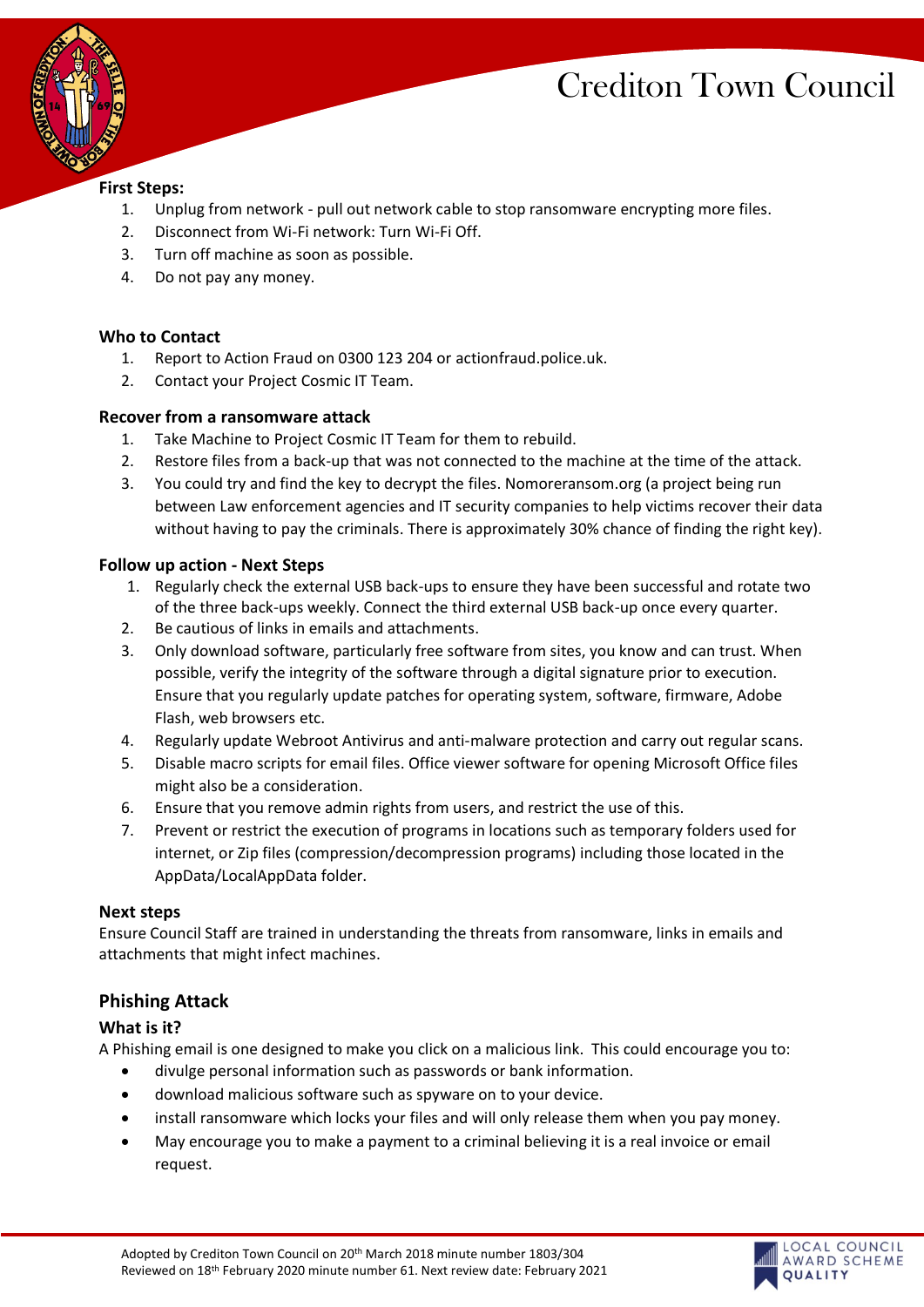

It could be sent by an automated system or it could be more targeted attack. A more targeted attack will identify you and aim to encourage you to click on a link that is particularly interesting or relevant to you.

#### **First steps**

- 1. If you have clicked on a link and divulged your personal bank information, contact your bank immediately, the emergency details will be on your card and change your password for a strong password.
- 2. If you have downloaded malicious software follow the advice on page 9 (Fake Microsoft Calls).
- 3. If you have ransomware on your machine follow advice on the previous page.
- 4. If you have made a payment then contact your bank or credit card company immediately.

#### **Who to contact**

- 1. Contact your bank if you have a made a payment.
- 2. Contact Action fraud.

#### **Next steps**

- This is an attack which relies on people's natural curiosity to tempt them to follow a link. The best guard against this is education.
- Regularly check the external USB back-ups to ensure they have been successful and rotate two of the three back-ups weekly. Connect the third external USB back-up once every quarter. Be cautious of links in emails and attachments.
- Ensure that you regularly update patches for operating system, software, firmware, Adobe Flash, web browsers etc.
- Regularly update Webroot Antivirus and anti-malware protection and carry out regular scans.
- Disable macro scripts for email files, Office viewer software for opening Microsoft Office files might also be a consideration.
- Ensure that you remove admin rights from users, and restrict the use of this.
- Prevent or restrict the execution of programs in locations such as temporary folders used for internet, or Zip files (compression/decompression programs) including those located in the AppData/LocalAppData folder.

#### **DDoS Attack**

#### **What is it?**

Distributed Denial of Service attack – A large amount of data sent via the internet to either your website, or internet facing company perimeter, with the sole purpose of causing your systems to shut down, due to not being able to handle such large numbers of requests simultaneously.

A DDOS attack is often conducted by hundreds or thousands of compromised machines, typically sending data to your website, or network perimeter. These attacks often come from already compromised machines, and run automatically.

A DDOS attack is quite often the mask or smoke to cover a separate attack on your systems, while you are concentrating your efforts to the DDOS attack.

#### **Look out for**

- 1. Website down.
- 2. No access to website management.

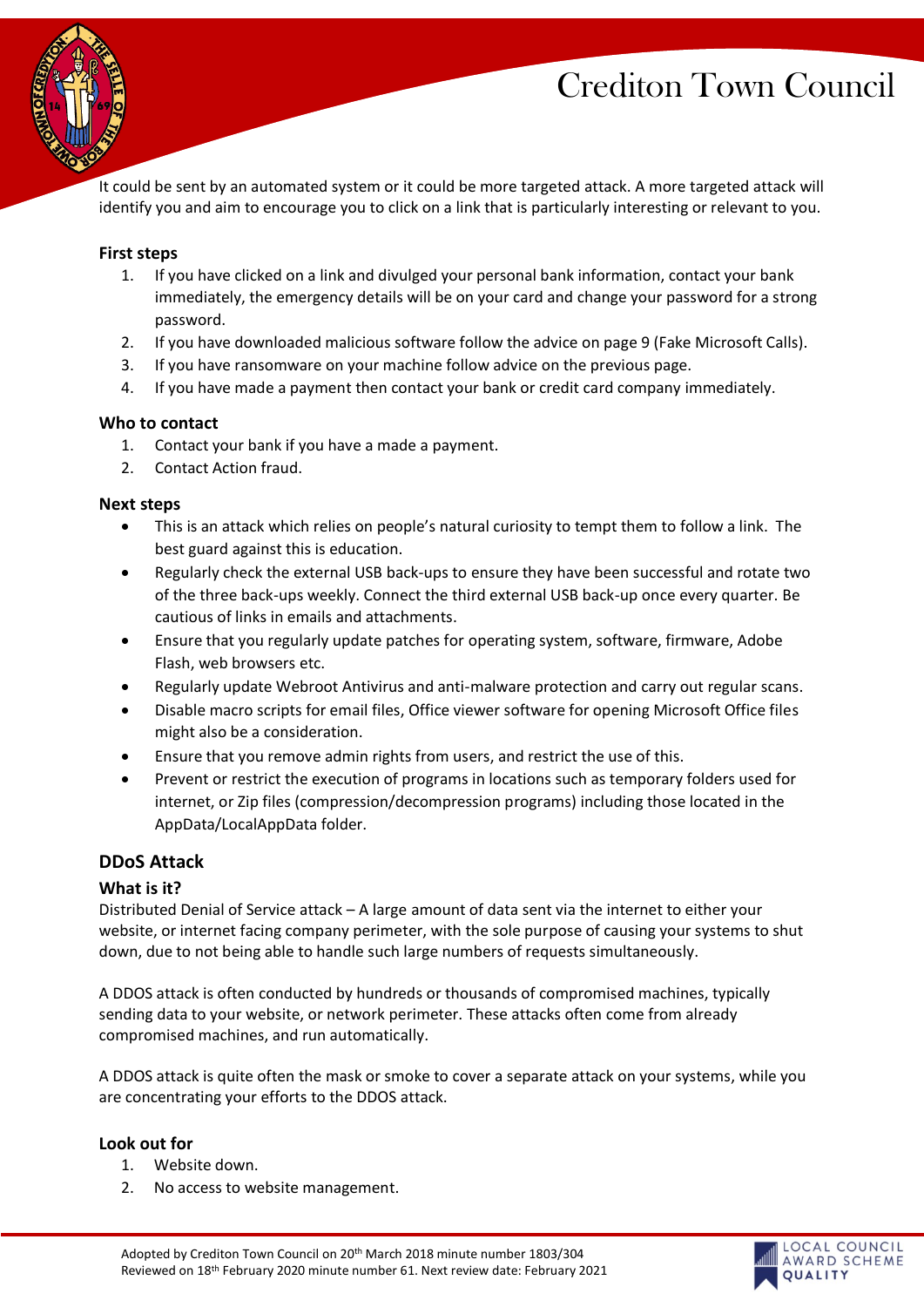LOCAL COUNCIL AWARD SCHEME

**OUALITY** 



3. Slow response, or loss of internet access.

#### **First Steps**

- 1. Contact Pure Systems straight away on 01363 777014 or [support@puresystems.co.uk](mailto:support@puresystems.co.uk) and ask them to switch site to maintenance mode, or remove access.
- 2. Call your internet service provider (ISP) and tell them that you are under attack.
- 3. Call any other 3rd party's that may be responsible for service delivery, or perimeter security management, and let them know that you are under attack.
- 4. Capture as much information as possible:
	- a) Time of event.
	- b) Traffic statistics, if possible, to show traffic throughput.
	- c) Server logs.
	- d) Event characteristics, is it late at night, early morning, all day, all night, etc.
- 5. Monitor all other systems, and be vigilant to any changes that might take place or are put on your systems, during or soon after the DDOS event.

#### **Who to Contact**

- 1. Report to action fraud 0300 123 2040 as soon as possible.
- 2. Contact ISP, Web hosting company.
- 3. Contact any customers/clients if you have experienced a data loss.
- 4. Inform ICO as necessary.

#### **Follow up action**

- 1. Check all other critical systems and backend databases, taking note of any system changes or modifications.
- 2. Look to mitigate the issue by having in place a temporary site that you can switch to if you find yourself under attack in the future.

#### **Next steps**

- 1. Engage expert advice to help mitigate the issues, and implement a resilient solution that will limit any DDOS reoccurrence:
	- a) Cloudflare
	- b) Akami
	- c) DOS Arrest
	- d) Incapsula
	- 2. Maintain a risk register and update any disaster recovery plan to include a DDOS survival plan.

# **Further steps**

Get Safe Online top tips for protecting your business from a DDoS:

- Consider the likelihood and risks to your organisation of a DDoS attack, and put appropriate threat reduction/ mitigation measures in place.
- If you consider that protection is necessary, speak to a DDoS prevention specialist.
- Whether you are at risk of a DDoS attack or not, you should have the hosting facilities in place to handle large, unexpected volumes of website hits.

Continually train Council staff to help them to be aware of phishing emails. Often these can be very convincing but there may be clues such as spelling mistakes or having an urgency about them to encourage you to click on them.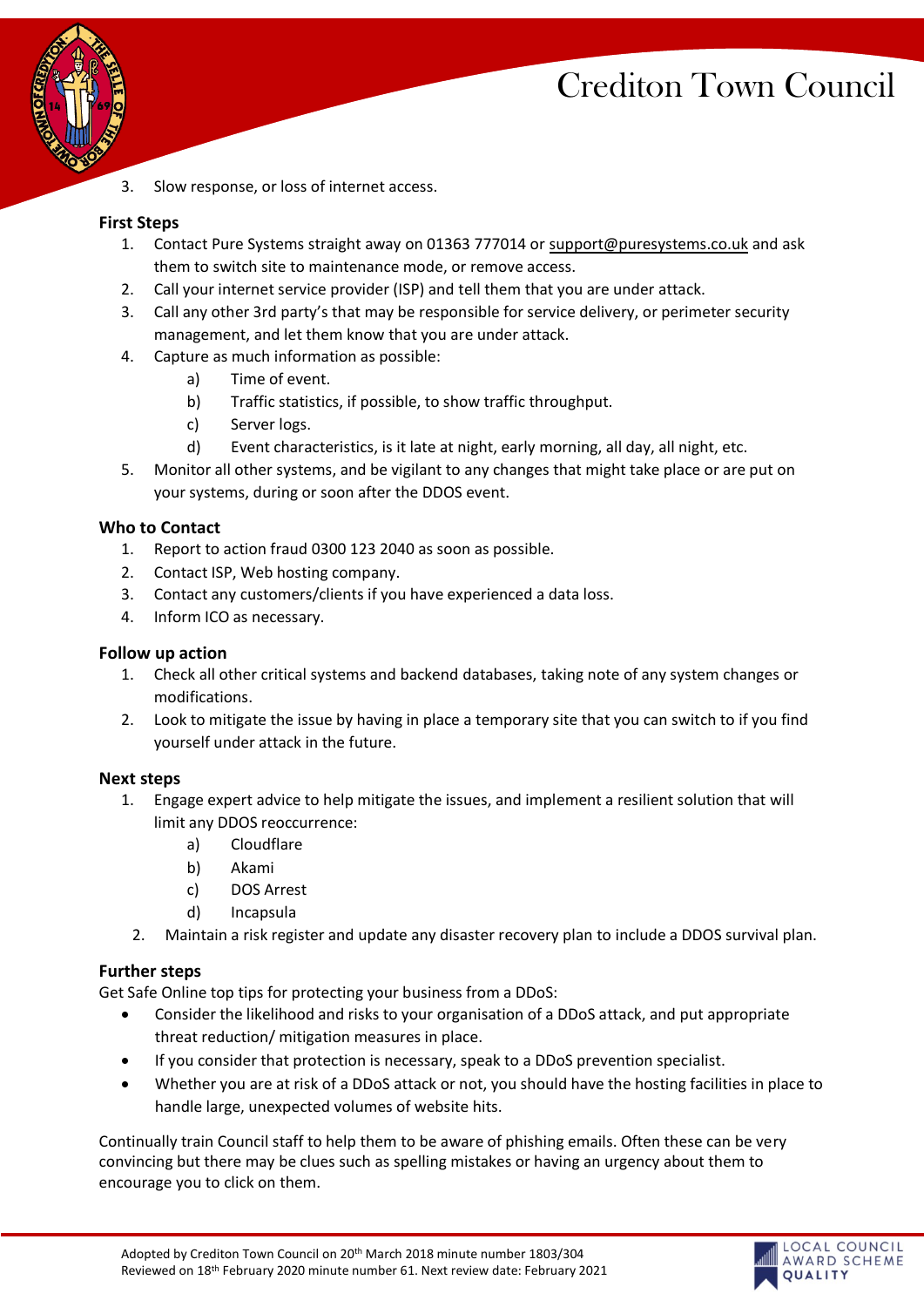

Before you click on any link hover over it and see where they direct you before you click. If links are to a company's website, visit the company's website yourself rather than click on the link.

Take your time opening emails, always look for any typos, capital letters where there should be lower case, extra spacing and full stops missing. Be aware of fuzzy or unclear logos. Take your time rather than respond to any 'urgent action' type emails.

# **Social Media Hack**

#### **What is it?**

When someone takes control of your social media account such as Facebook or Twitter. This could mean there are posts on your social media page that you did not make.

#### **First Steps**

- 1. Try first to change the password if you can get into the account.
- 2. If this is not possible then contact the provider for help, see who to contact below.
- 3. If your Google account has been hacked this will be more complicated as it may be linked to several accounts, try to log into your Gmail account change the password, if you are unable to log follow contact details below.

#### **Who to contact**

- 1. Facebook Account recovery
- 2. Instagram help
- 3. Gmail account help
- 4. Linked in
- 5. Twitter
- 6. Contact Action fraud

#### **Next steps**

- 1. Once you have taken back control of your social media account set up two factor authentication to make it more difficult for hackers in the future.
- *2.* Use password that is more difficult to hack

#### **Follow up**

- Facebook enables you to set up login notifications. Go to settings, select security, then Login Notifications and set up email or text send you an alert when your account is accessed by a computer or mobile that you have not used before.
- You can also set up two factor authentication by selecting settings and then Login Approvals and follow the links.
- Set up two factor authentication on your other social media accounts in a similar way.

# **PBX Dial Through Fraud**

#### **What is it?**

Your phone system being compromised and a multitude of premium calls being put through your system.

The first time you may know this has happened is from an unusually high phone bill.

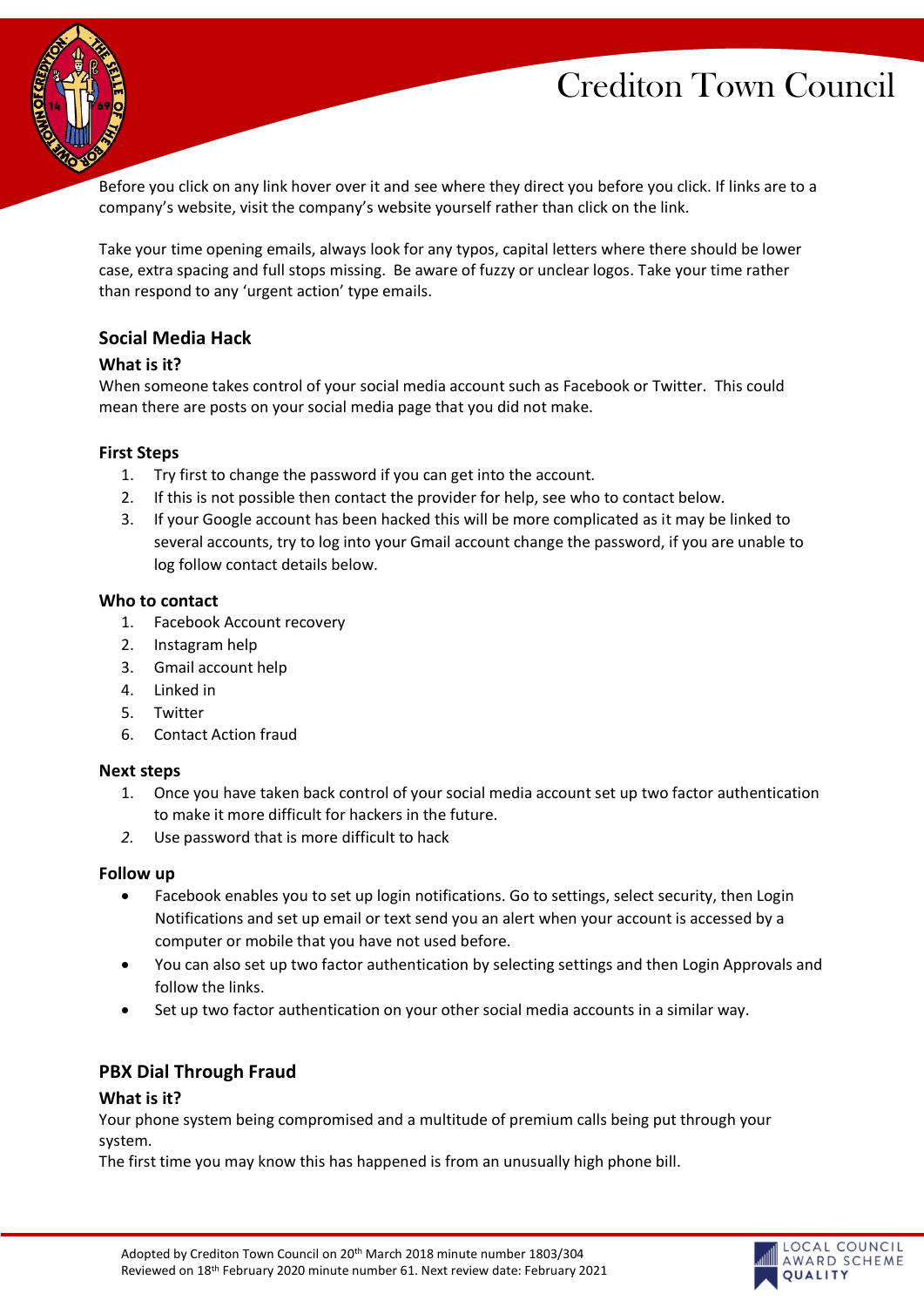LOCAL COUNCIL AWARD SCHEME

**OUALITY** 



### **First Steps**

- 1. Disconnect phone system immediately.
- 2. Contact BT to log date and time of suspected attack so they can monitor outbound call destinations.

### **Who to Contact**

- 1. Action Fraud.
- 2. Call BT and set up call logging on any system that is suspected to be part of fraud.

# **Follow up action**

- 1. Restrict calls to destinations that should not normally be called, premium rate calls, overseas or any directory enquiry services.
- 2. Set voicemail up securely on your system and disable voicemail access from outside lines.
- 3. Set up secure pins for access to remote voicemail.
- 4. Put restrictions on any extension that must have access to outside line using voicemail.

#### **Next steps**

- 1. Disallow access to the administration facility of the PBX. Configure any networked telephone exchanges to restrict support companies from calling in from outside the PBX to dial calls as if from one of the extensions.
- 2. Regularly change to random passwords for the administration interface.
- 3. Configure administration modem to only answer from a single telephone number.
- 4. Avoid auto features and ensure interactive voice response and auto attendant options for accessing outside lines are removed.
- 5. Ask telephone provider to set up monitoring and to cut off services if they exceed pre-agreed thresholds.

For further advice from Get Safe Online

# **Email Hack**

# **What is it and why is it important?**

- Why this is critical: your email is the gateway to many password change mechanisms. If your email is compromised then every website or service you have authenticated access to via your email is vulnerable though 'Forgotten Password' recovery mechanisms, unless you use 2 factor authentication and your mobile is still secure. This is a hacker technique called daisy-chaining; access to your email allows daisy-chained access to any associated account.
- If your email account has been compromised you might be unable to log into your email on your device.
- You are unable to access your web mail with your user name and password.

# **There are several types of email hack:**

- 1. Spambot an automated system which takes control and uses your email account to send spam. Whilst annoying, it will not be clever enough to change your account settings so that you are locked out.
- 2. Phishing simple way to fool someone to give you log in details.
- 3. Keystroke capturing implementing malicious software which will log all key strokes on your keyboard.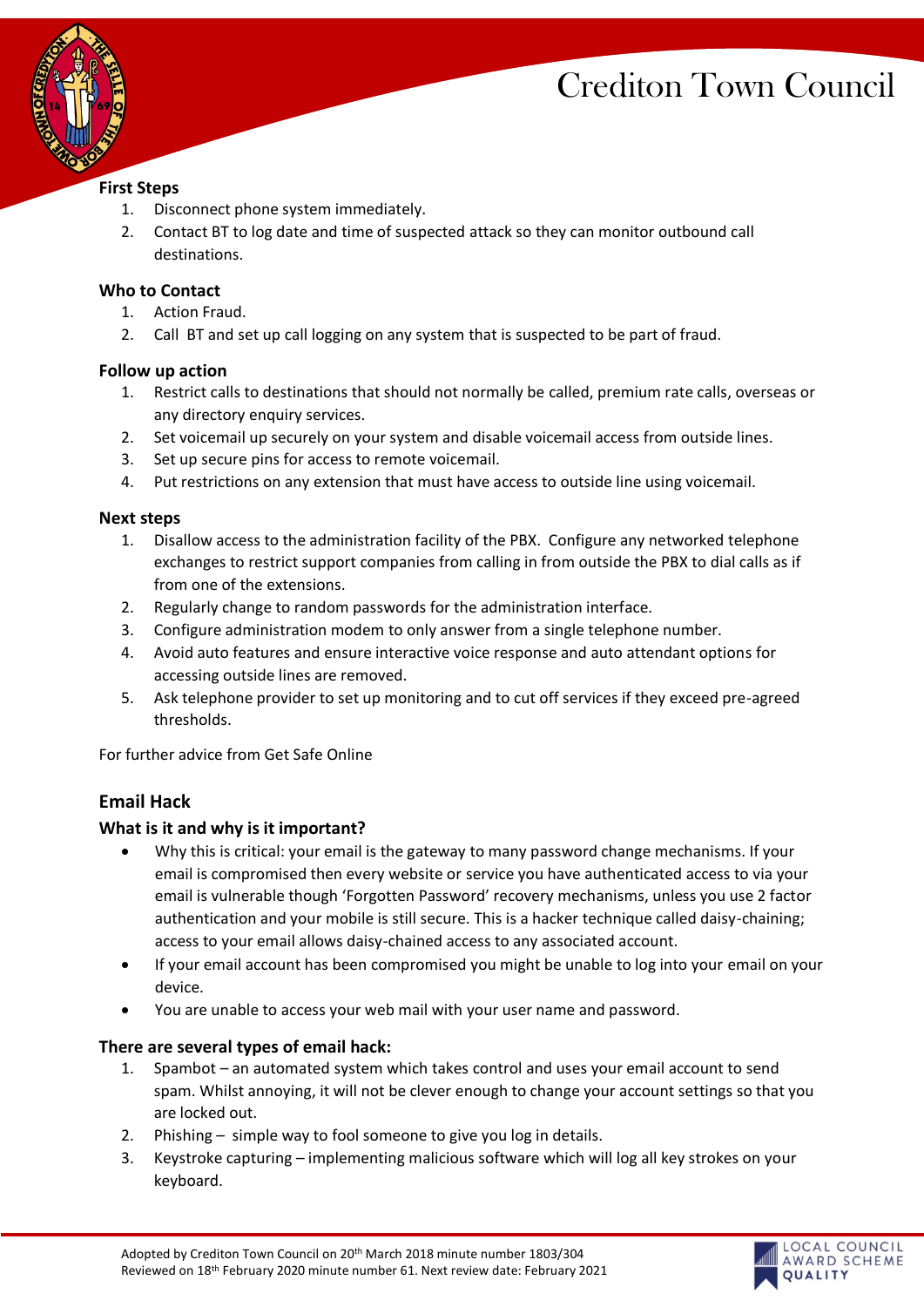

LOCAL COUNCIL AWARD SCHEME

**OUALITY** 



4. Password guessing – knowing details around your victim, or forcing passwords that are easy to guess and allowing the attacker to gain access to your online accounts.

#### **First Steps**

- 1. Change your password on your email account if a spambot has taken control and is sending spam from your account.
- 2. If you are unable to do this, there is chance that a real person has taken control of your account, they may have changed your password, you can reset this by going to your sites log-in area and the "forgot your password link" and can have the new password sent to a different email account if you have set one up previously.
- 3. It is possible that the hacker has changed your security questions and recovery email and can get back in whenever they want to. You will need to log an incident with your account provider.

#### **Who to Contact**

- 1. Action Fraud.
- 2. Outlook account service provider technical support team

#### **Follow up action**

- 1. If you have responded to a suspicious email then log into your legitimate account and change the password.
- 2. Delete suspicious emails that might encourage you to respond to password reset information.
- 3. Use a separate email account and warn some of your key contacts to be wary of any suspicious emails.

# **Fake Microsoft Support Call**

#### **What is it?**

You receive a call from someone from Microsoft Helpdesk telling you that they have discovered a problem with your PC. They ask you if you are near your machine, ask you to log in. They use a 'let me in' type link which allows them to take control of your machine.

They can then either put some malicious software on your machine which could provide them with information about bank passwords etc. Alternatively, they tell you that you have a major problem, and will fix it for you, often by selling you some form of 'anti-virus' software, usually at an extortionate price. Or worse a combination of both.

#### **First Steps**

How to respond: Hang up…it's a scam!

If you have already allowed access or responded you may have already downloaded malicious software onto your system or allowed access to your computer.

- 1. Change your computer's password.
- 2. Change the password on your main email account.
- 3. Change the password for any financial accounts, especially your bank and credit card.
- 4. Use Webroot Antivirus scanner to find out if you have malware installed on your computer.